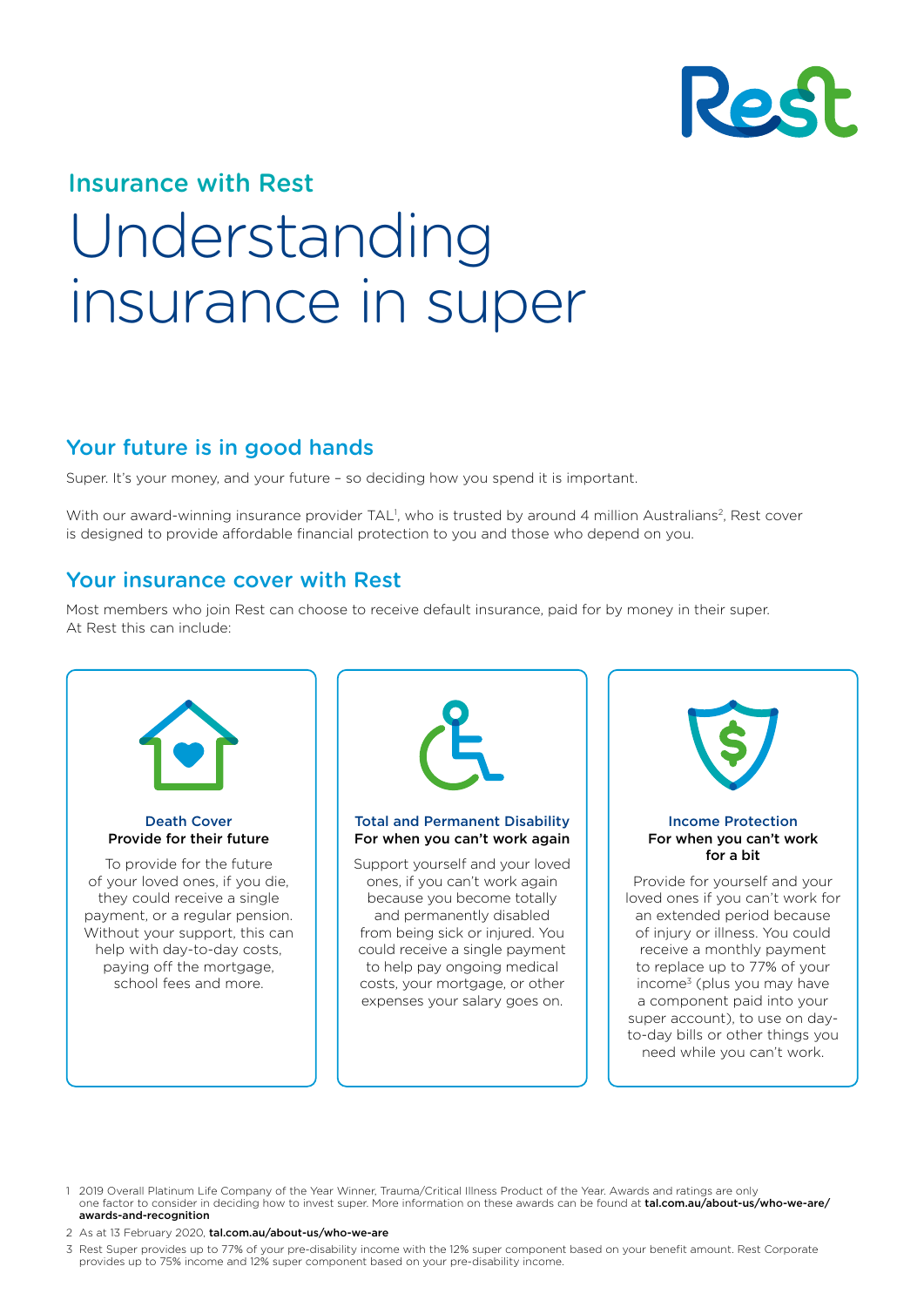



have enough insurance to provide the same standard of living for their families<sup>6</sup>

# AMAM

It could cost around \$600,000 to raise a child<sup>7</sup>

Average credit card balances are around

\$3,3008

4 As at 13 February 2020, [moneysmart.gov.au/how-life-insurance-works/insurance-through-super](https://moneysmart.gov.au/how-life-insurance-works/insurance-through-super)

- 5 As at 13 February 2020, [finder.com.au/australian-home-loan-statistics](https://www.finder.com.au/australian-home-loan-statistics)
- 6 Rice Warner, *'Under insurance in Australia 2015'.*
- As at 13 February 2020, [finder.com.au/life-insurance-and-the-cost-of-raising-children](https://www.finder.com.au/life-insurance-and-the-cost-of-raising-children)

8 As at 13 February 2020, finder.com.au/credit-cards/credit-card-statistics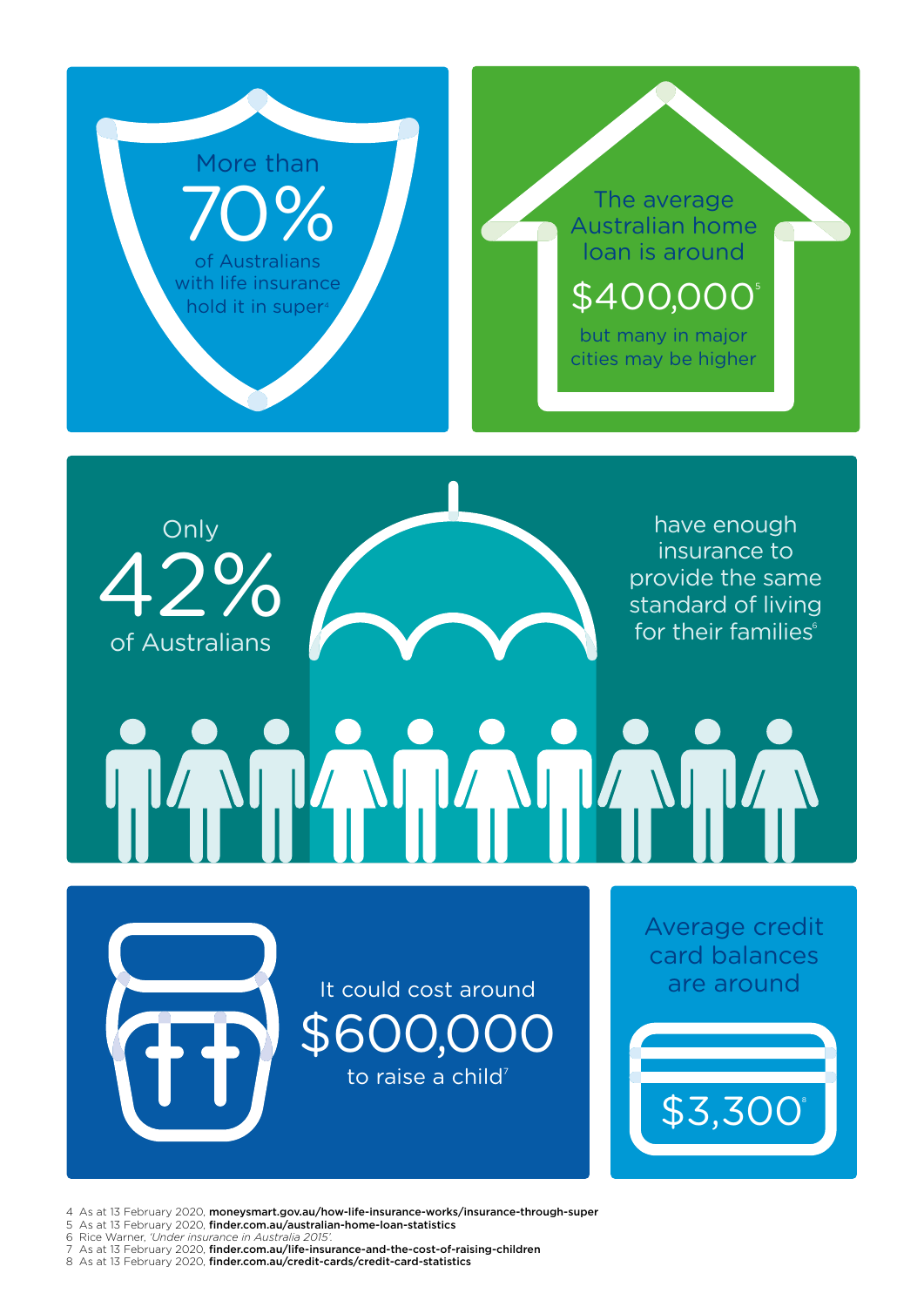# Why choose insurance through super

Insurance can give you, and your family peace of mind that what you've created in life is financially protected if something unexpected happens to you. Please see the Insurance Guide for further information on any of the below.

# The benefits

Competitive premiums - At Rest, we keep premiums lower because we buy our policies in bulk. With 739,757 insured members<sup>9</sup>, we can negotiate a competitive cost, so it is always worth comparing costs.



Increase cover when needed - Rest lets you increase default cover, but you may need to answer questions and provide evidence of your health. New members can usually take up our Special Offer, without needing medical tests. For times in life like getting married or having kids, we also offer Life Event cover to increase protection by answering just a few health questions, without needing medical evidence.



Tax-effective payments - If you pay tax, paying premiums with super could make insurance tax-effective and relatively cheaper, as employer contributions into super are usually taxed at 15%. This is less than the lowest tax rate take home pay is taxed at.

# Some considerations



Ends by age 70 - Insurance cover at Rest generally ends by age 70. Outside of super, it may continue as long as you pay the premiums.



Limited amount of cover - The amount of default cover you can get in super is not tailored to your situation. Rest offer Default Income Protection cover on an age based scale and is based on the average salaries of Rest members working in the retail industry. The maximum cover available at claim time is the lesser of the age based scale and 77% of your salary, plus a super component with payments for up to 5 years.<sup>10</sup> So, you need to consider how much is right for you and if you need more or less than what you are offered.

Cover can end - If you change super funds and your contributions stop, your cover may end if you don't tell us you want to keep it and no money is received into your account for 13 months. Cover can also end if you don't have funds to pay for it. Please note, If you want to transfer your cover to another super fund, check that you are eligible and will be accepted before you cancel with us. You won't be able to get it back once it's canceled without providing medical evidence.



Reduces your super - Insurance premiums are paid from your super account. This reduces the amount of money your super can invest, reducing your savings for retirement. Consider other money also paid from your super, like investment fees and administration costs, to work out if you'd prefer a larger amount to invest for the future, or protection in case something was to happen to you sooner. Especially if you work on a casual or part-time basis, where there's potentially more money leaving your account than flowing in.

Who gets paid - There are strict rules on how a death benefit, including any insurance benefit, is paid out from super and it's up to the super fund's trustee how this is done. Generally, your dependants or legal personal representative (LPR) can receive a death benefit. When you make a 'binding nomination' (which needs to be renewed every 3 years), the trustee must pay the dependant or LPR you choose. If you make a 'non-binding nomination', the trustee uses this as a guide only. Nominations must be valid when the member dies, so dependants need to be reviewed regularly, or they may not qualify to be paid.

Payouts could be taxed - Generally, insurance payouts outside of super are not taxed. Because super is taxed at a low rate, when your beneficiary is paid, they could be taxed if the ATO do not classify them as dependent on you. You may want to see an accountant or financial adviser about this.



Payouts can be delayed - Death insurance payouts are paid to the super fund first. The trustee must decide how to distribute the money to the beneficiaries. This can sometimes mean a delay. Income protection and TPD payments can be more straightforward.



**Duplicate policies** - If you have more than one Rest Super policy with insurance, you will only be able to claim on one of the policies, so please advise us if this is the case so we can merge the policies and refund you for the duplicate insurance. Rest does not prevent you also claiming for death and TPD with other products or super funds, but your income protection cover may be offset- so it's worth reviewing your needs.

9 Rest as at 1 May 2021.

<sup>10</sup> Rest Super provides up to 77% of your pre-disability income with the 12% super component based on your benefit amount. Rest Corporate provides up to 75% income and 12% super component based on your pre-disability income. If you have income protection insurance cover, you can check the details of your waiting and benefit period in MemberAccess.